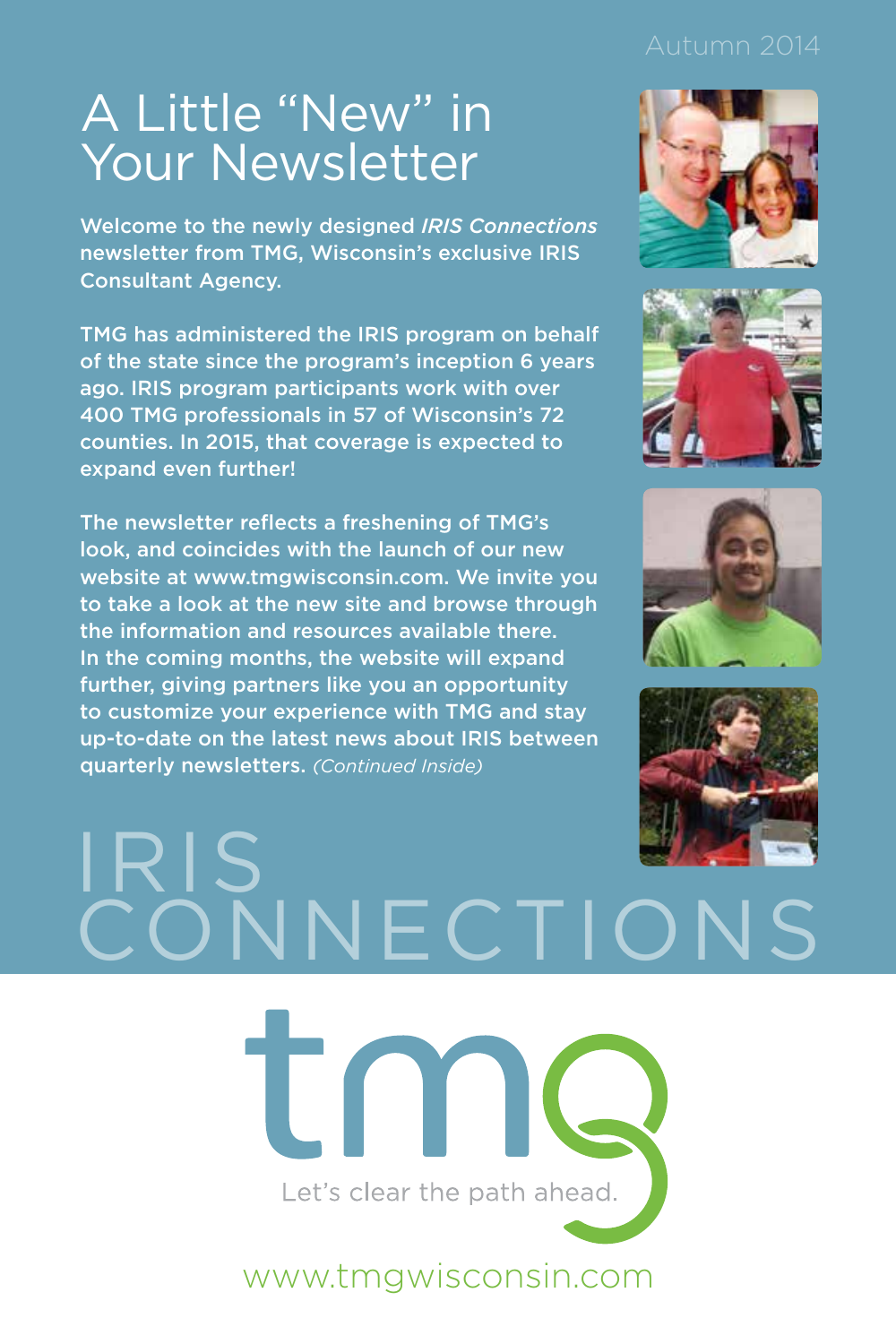

#### "New"*(Continued From Cover)*

Those of you already familiar with TMG will notice not just a new logo, but five important words accompanying it: Let's Clear the Path Ahead. That simple mantra reminds us everyday of our important responsibility to people in IRIS. By assembling ideas and resources specific to participants' goals, we work hard to remove obstacles and roadblocks that may be standing in the way of a truly self-determined life.

As always, we welcome your feedback and ideas. Feel free to email us at IRISinfo@tmgwisconsin.com if we can make IRIS Connections an even better resource for you.

#### CLEARING THE PATH TO EMPLOYMENT

TMG believes that with individualized services and the right support, all working-aged adults can achieve integrated employment or have their own business that matches their goals and interests. Everyone faces their own obstacles to employment; some people connections can help you polish or don't know where to start, and other people may encounter roadblocks along the way. The important thing to remember is that there is always a way to clear your path to employment and find the job that's right for you. Employment evolves over a lifetime, and the path to employment looks different for everyone.

Did you know that most job opportunities are never advertised? Many people find jobs by networking and tapping into the "hidden" job market. Seeking employment by connecting with the people you know, like friends, neighbors, and other community members, can be more effective than looking for "Help Wanted" ads or submitting job applications.

Another possible path to finding employment is to begin with volunteer work. Some people start their job search by volunteering or getting involved in their local TimeBank. Building your network of community gain new skills, explore work interests, get positive references, and grow important relationships with people who can give you ideas and job leads. Research has shown that both employment and volunteering have positive health and social benefits.

Maybe you already have a job, or are looking for your first job. Wherever you are today, you can find help to make sure employment is possible in the way that works best for you. This issue of *IRIS Connections* features stories about multiple people who were facing barriers, but found ways around them. By using support from their friends, neighbors, and other community resources, these people cleared their own paths to employment.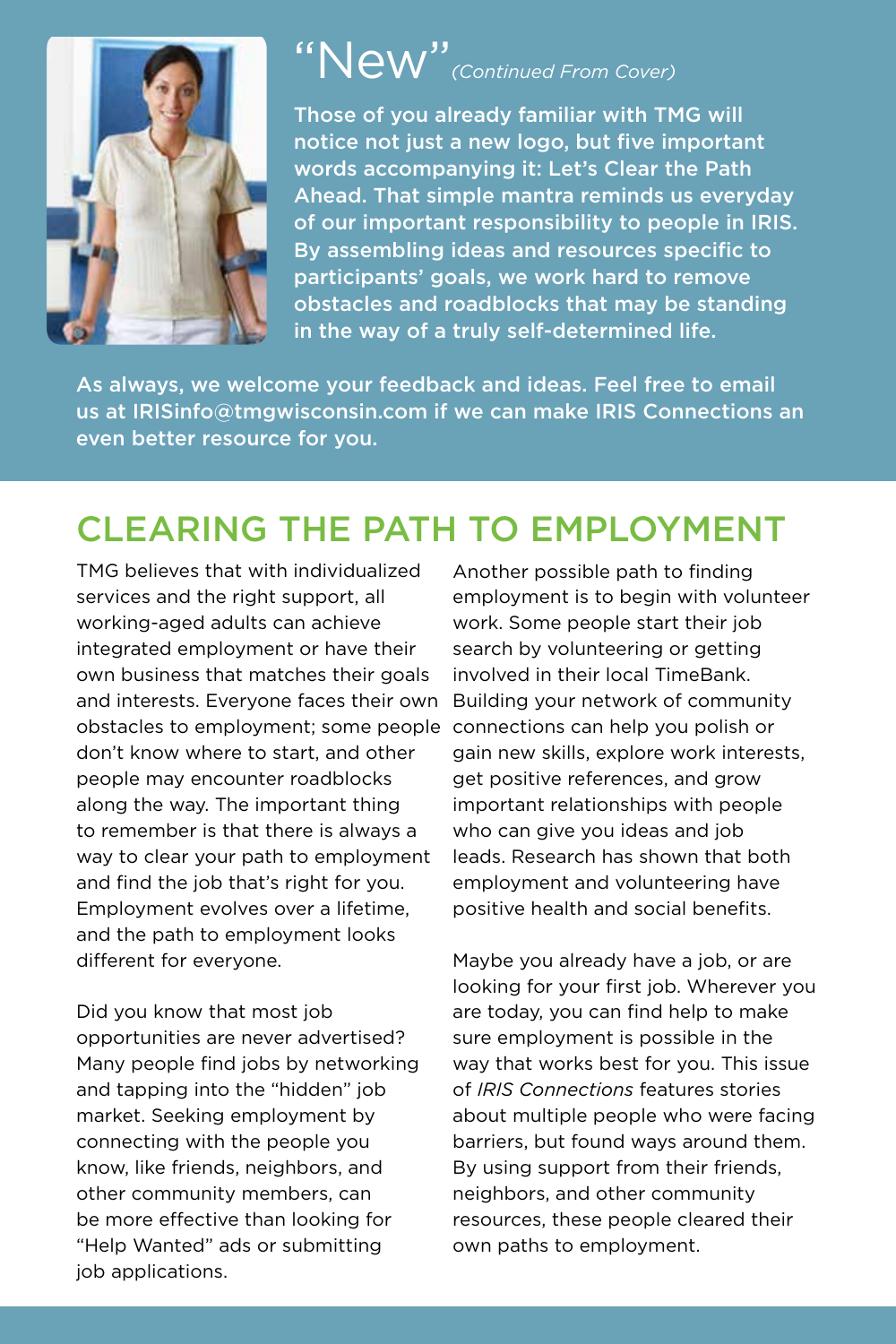## A Business Owner Who Supports Self-Determination



Jeremy Brenner, the owner of Generation's Lanes in El Dorado, Wisconsin, has known Klara Hokenson and her family for over 15 years. The whole family participates in bowling leagues and enjoys watching Packer games at the local bowling alley. When Klara began to search for jobs in the community, it was more difficult than she had expected. Klara searched high and low for around three years. One day while she and her family were at the bowling alley, Klara's mom, Michelle, shared her frustration with Jeremy. He chuckled, and offered Klara a job on the spot. Jeremy said, "It didn't take three years to find a job, it took two minutes. All you had to do

was ask!" Klara has been happily employed at the bowling alley since January of 2014.

As a business owner who supports self-determination, Jeremy believes that, "every business has four hours of work a week that could benefit that business and the worker. It amazes me that more business owners aren't willing to go down that road."

Jeremy appreciates what Klara has to offer the bowling alley. "We have a lot of jobs… and if she has the ambition to work, I'm going to let her work," he said. Klara's ambition to work makes her job fun and rewarding. Klara and her job coach usually go to work in the mornings for a few hours a few days a week, and she also works Monday nights and every other weekend. Of all of Klara's job tasks, her favorites are organizing the bowling balls and portioning the onion petals, which are her favorite food at the bowling alley. She continues to learn new things and enjoys her time on and off the clock at Generation's Lanes.

# Jeremy and Klara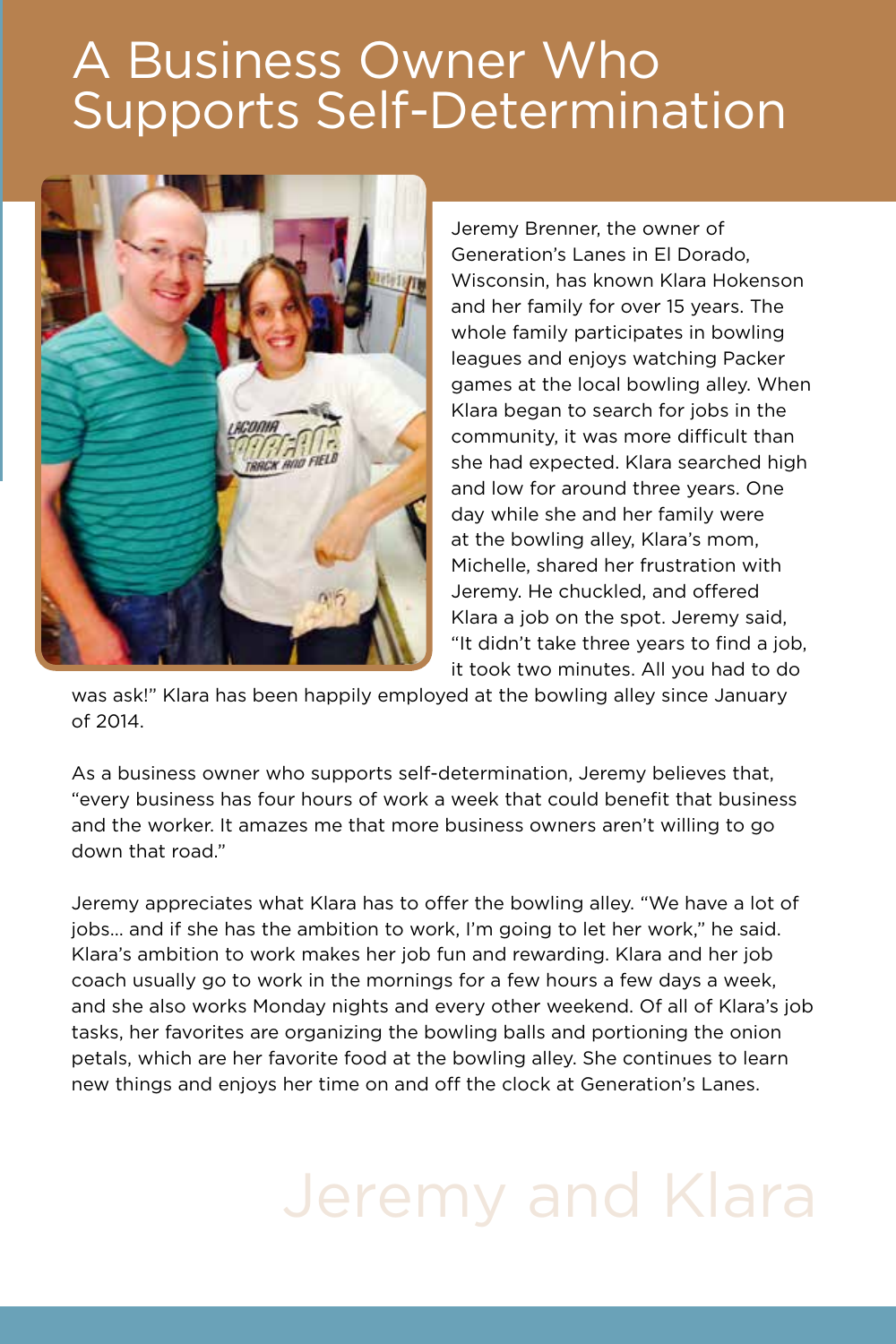# Meet Will Anderson: The Busiest Person in All of Barron County



Will Anderson is a quiet, strong man from Rice Lake, Wisconsin with a long resume! He meets his goal of being active in his community every day. Because Will began searching for jobs during high school, he has gained a lot of work experience and established many volunteer relationships in his community. Many businesses count on Will to help them throughout the week. Though volunteering isn't paid work, he still enjoys his jobs, as they make it possible to learn new skills and gain valuable experience that will make him a great candidate for paying jobs in the future.

While he held many volunteer positions around town, Will worked with the Division of Vocational Rehabilitation (DVR) to begin his own cider press business in July of 2013. The inspiration for his business plan came from his love for being outside and his prior knowledge of growing apples, as he and his mother have a small orchard. As a business owner, Will provides the containers, the press itself, and the muscle it takes to run the apples through the grinder. This is Will's first autumn taking customers, who bring their own apples for him to press and package so the customer can then sell or keep the cider for themselves. Next year, he plans to expand his business, offering assistance to cover apple buds with plastic bags to keep the apples pesticide-free and safe from insects. He bagged over 900 apples at the beginning of this season in his family's orchard and the apples grew wonderfully. He also hopes to promote his business further through advertising at the farmer's market.

Beyond Will's many volunteer jobs and running his own business, he continues to look for paid, year-round work. This winter, he'll be paid for shoveling snow for neighbors to keep his muscles working after the cider press season is over. He is also talking with a department store to see if they can find a position for him stocking or unloading trucks. Will has made it clear that, through determination and commitment, job opportunities can be endless. He reminds us to, "not judge a book by its cover! I am smart even though I don't talk much."

# Will Anderson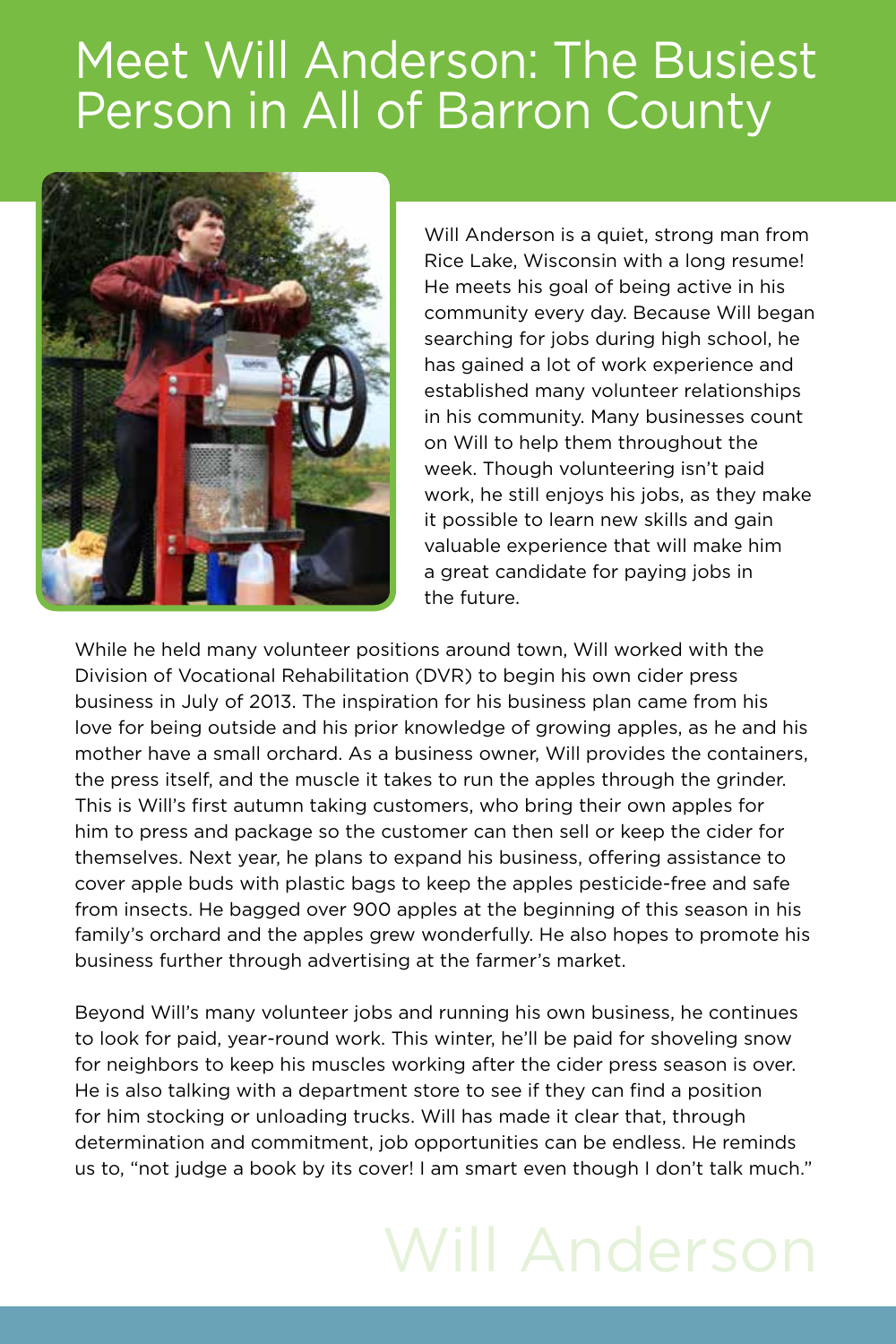## John Brown's Daily Commute

John Brown works around 25 hours a week at 3M in Prairie du Chien as a contracted janitor. His commute is 30 miles one way from his home in Boscobel to his work. He goes to work 5 days per week for about 5 hours each day.



Two years ago, John had just started his job when his old van began breaking down and wouldn't start during the winter months. The vehicle also cost a lot of money in gas. Despite his van troubles, John never missed a day of work, and cought a ride to work with his supervisor who lived in the area. Riding with his supervisor wasn't ideal for John, as he liked the alone time while he was driving to and from work.

John's determination to gain back the independence of having his own vehicle inspired him to ask his IRIS Consultant to help him learn more about a Work 'n Wheels Program that he had heard about. Work 'n Wheels is a program that helps qualified working people purchase a reliable vehicle by offering a 0% interest loan. John, with the help of his IRIS Consultant, reviewed the financial requirements and completed all of his applications. John sent in the application in March of 2014 and anxiously waited for a response. Work 'n Wheels accepted John's application and explained that he had to attend financial planning classes to prepare for receiving the loan. He attended all the classes, found a car, and followed through with the whole process from start to finish independently.

On June 18, John pulled up to his meeting with his IRIS Consultant in a 1998 Chevy Lumina. He bought it through the Work 'n Wheels Program, and makes monthly payments, which are directly withdrawn out of his bank account. Now, John has the freedom of his own car, which helps him continue to put paychecks in his pocket. Through this process, John has learned more about financial responsibility and maintained his incredible work ethic and wonderful spirit.

# John Brown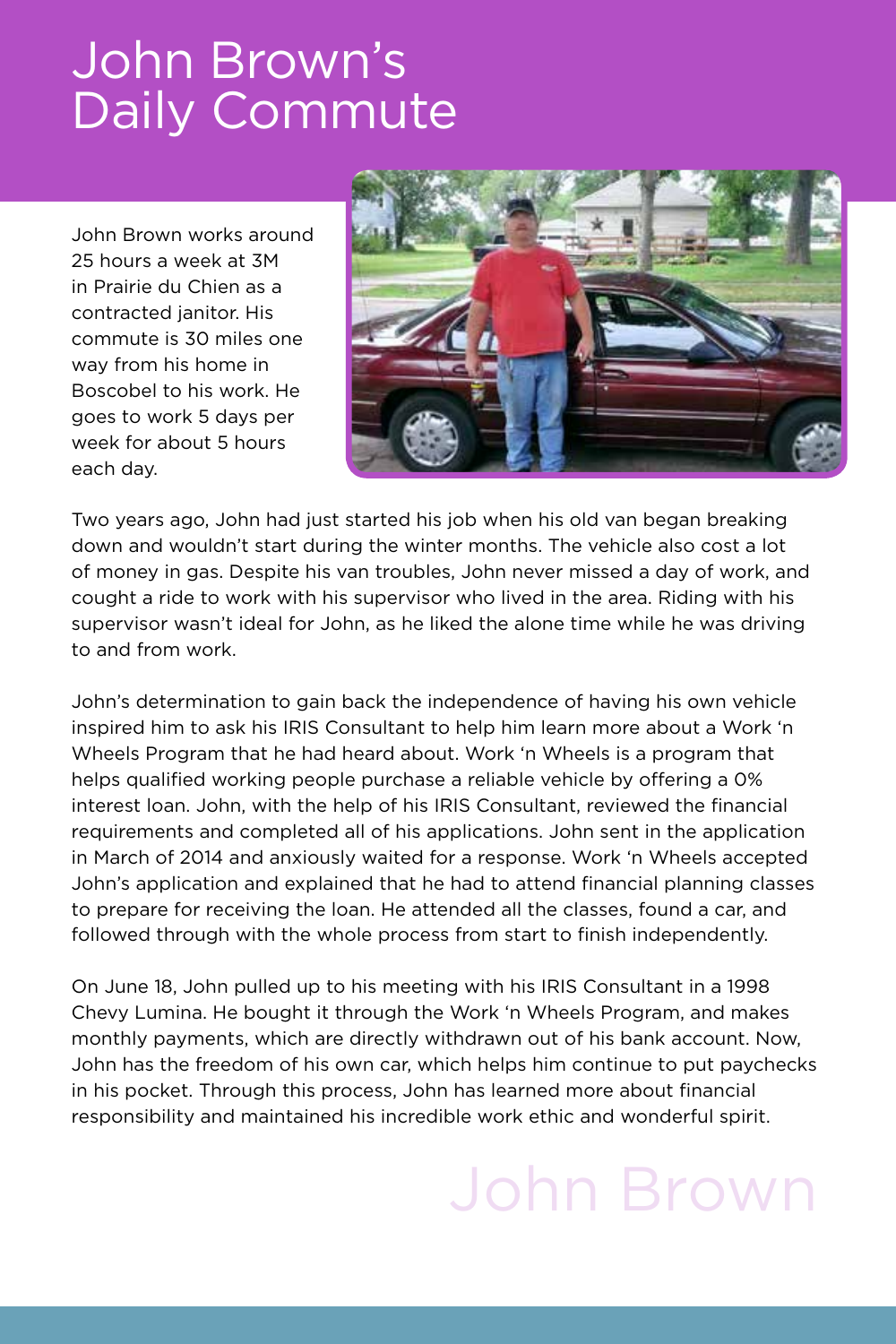#### A Familiar Face at The Brat Stop



Joseph (Austin) Pena, an artist from Lake Geneva, Wisconsin, has had many different jobs since high school. One of his favorite jobs throughout the years was the Brat Stop, a huge restaurant owned by family friends. Today, Austin works at the Brat Stop two days a week from about 4 p.m. - 11 p.m. washing dishes, bussing, and doing other assigned cleaning tasks. He even designed coasters for the restaurant! What he likes most about his job is, "Everybody knows me. I like it because I get paid. It is busy and time flies by." His co-workers are very supportive and enjoy Austin's company and sense

of humor during their shifts. Nick Klein, a longtime friend and co-worker, appreciates Austin's reliability. Nick shared, "because he's a friend, he shows up. He always texts ahead if he is not going to make it on time." Rita, another coworker, said that, "his communication sets him apart," and likes that he takes his responsibilities seriously. He has an eye for detail and strong work ethic, which is why Austin is an asset to his work and his community.

#### Employee's Corner: Megan Haderly Shares Her Employment Story

Hi, my name is Megan. I'm 24 years old and I live in Marengo, Wisconsin. I clean at the Medicine Shoppe in Ashland and have



worked there for five years. I found my job through a friend at school. I really like my co-workers and visiting with them. My dream job is becoming an author and I hope to work at the nursing home or a day care. I enjoy elderly people and little kids. The best part of working is being able to help and be with people. Being positive and happy with a smile can be contagious.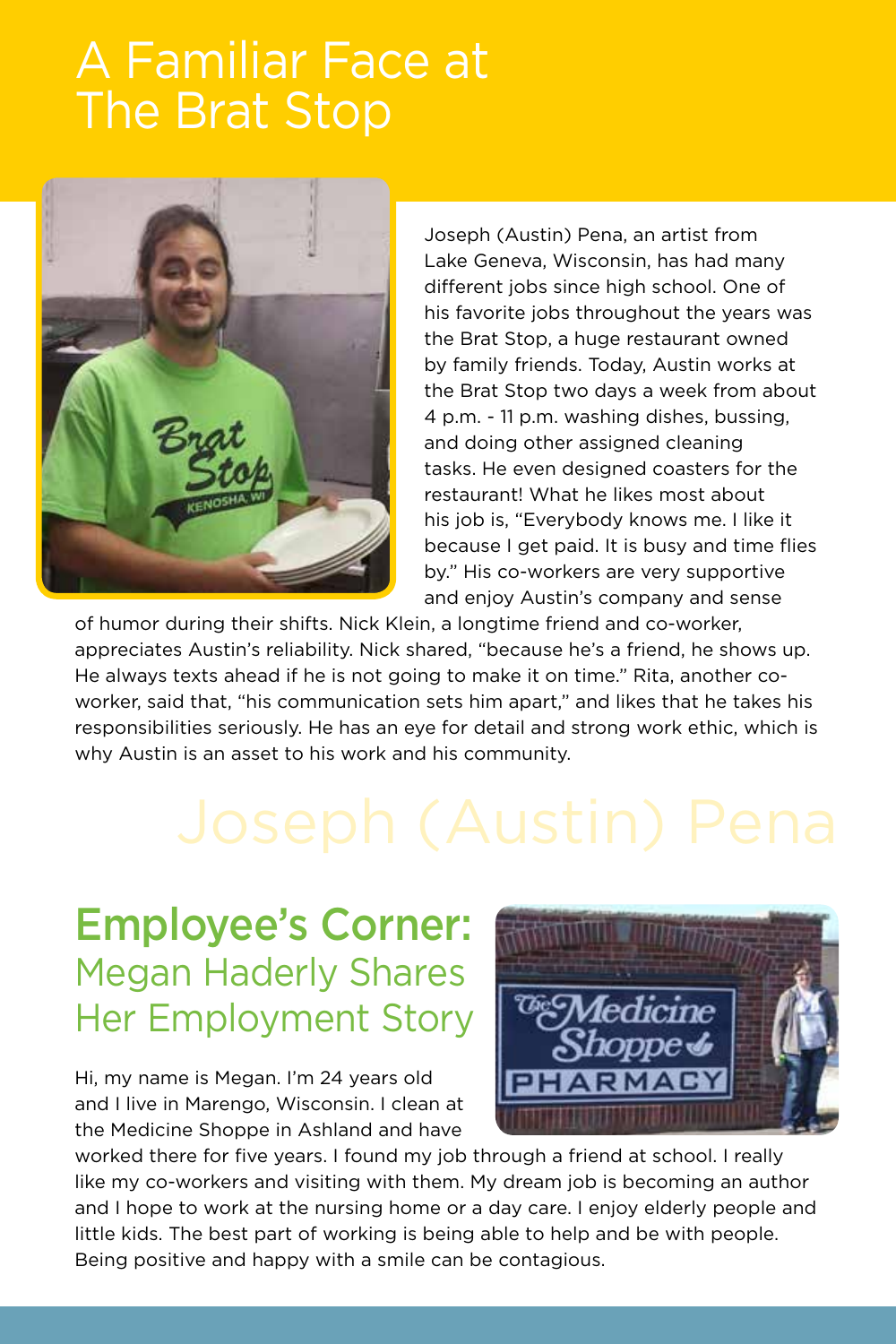#### Resources



#### Division of Vocational Rehabilitation (DVR): http://dwd.wisconsin.gov

DVR is a state agency within the Wisconsin Department of Workforce Development that helps people with disabilities obtain, maintain or improve employment. DVR can arrange for services such as benefits analysis, supports to develop and engage in internships or temporary work, job coaching, job preparation, development, training, and much more.

#### **Employment Toolkit:** www.tmgwisconsin.com/toolkit

The Employment Toolkit covers many resources people can use to support their success in creating goals and outcomes. The main goal of the Employment Toolkit is to provide information to consider when thinking about and planning employment.

#### Work Incentives Benefits Counseling (WIBC): www.wibsa.org

WIBC provides a written and verbal analysis of a person's benefits, work incentives available to them, and how they can maximize their earnings and keep the benefits they need (including maintaining eligibility for important services like Medicaid and IRIS).

#### VOLUNTEER

Volunteering is as fulfilling as employment. A great resource for finding volunteer opportunities is VolunteerMatch, which lets you search for opportunities based on area, interest, and age group. Their main goal is to bring good people and



good causes together, and everyone is welcome. Not to mention, volunteer opportunities help you gain experience and may lead to paid employment.

#### EVENTS

October 25: Keys to Success Conference: University of Wisconsin-Stout, Menomonie, WI

#### November 10-12:

2014 Self-Determination Conference: Kalahari Resort, Wisconsin Dells, WI

#### November 13-14:

Across the Lifespan Conference: Wilderness Resort, Wisconsin Dells, WI

#### March 17: Disability Advocacy Day 2015:

Monona Terrace, Madison WI